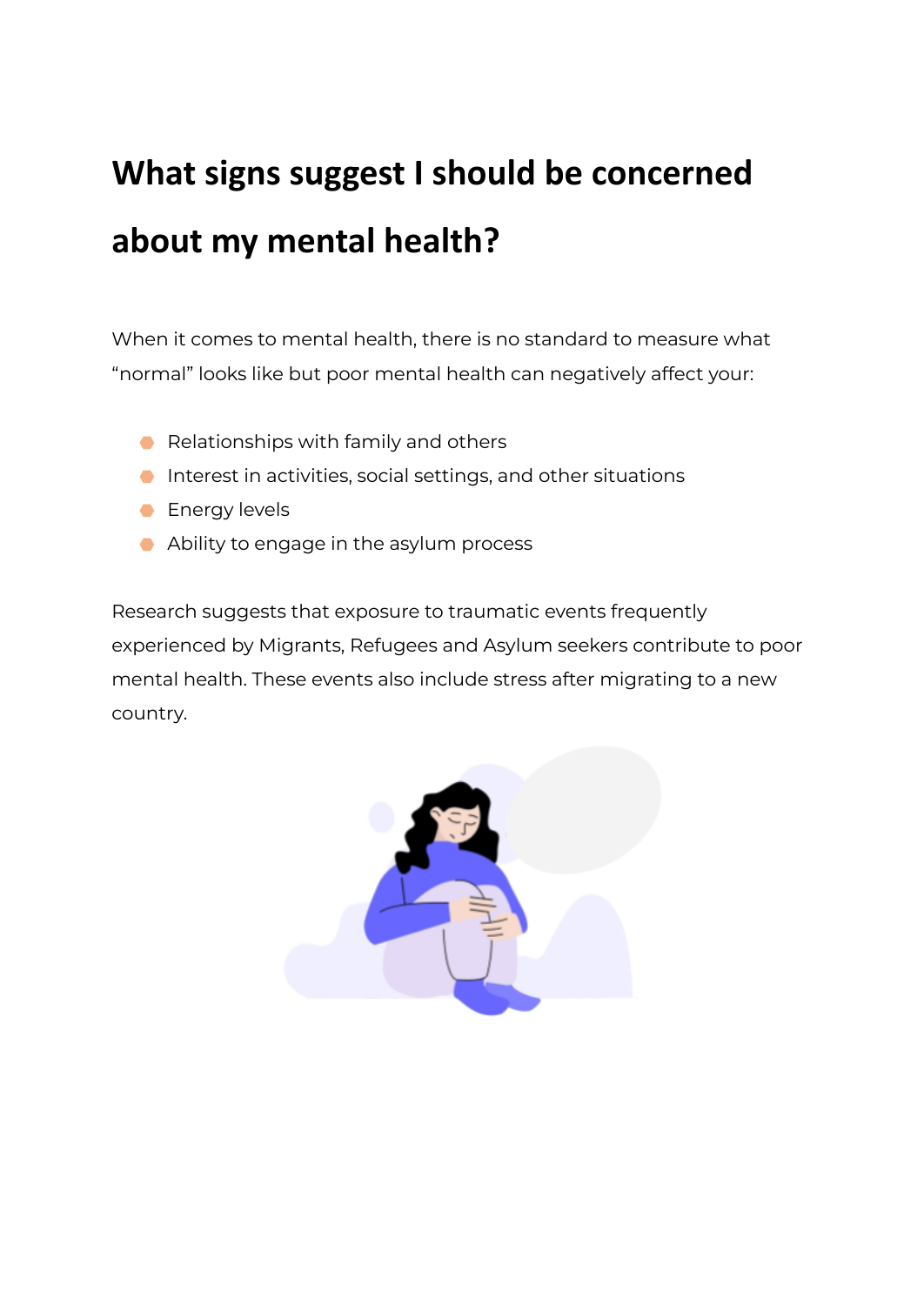If you don't feel like yourself for an extended period of time (3 weeks or more), this may be a sign that you should focus on your mental health.

The following signs are typically good indicators of a possible mental health concern:

### **1. Changes in yourself?**

⬣ **Low energy.** Feelings of fatigue, where it's hard to find motivation to do regular activities, including getting out of bed, are commonly associated with people struggling with their mental health.

### ⬣ **Frequent changes in mood, emotional outbursts, or**

**irritability.** Experiencing intense moods (e.g. irritation, anger, feeling frustrated or tearful) that swing from one extreme to the other could be a sign that you're finding it hard to regulate your thoughts and feelings and a broader mental health concern.

⬣ **Feeling worthless or guilty.** Depressive thoughts where you are constantly criticising or blaming yourself, such as "I'm worthless" or "It's my fault", are possible signs of poor mental health, such as depression.

### **2. Changes in functioning?**

⬣ **Disrupted sleep.** Lasting changes to sleep patterns, including poor sleep, trouble falling or staying asleep as well as frequent oversleeping, can be signs of poor mental health.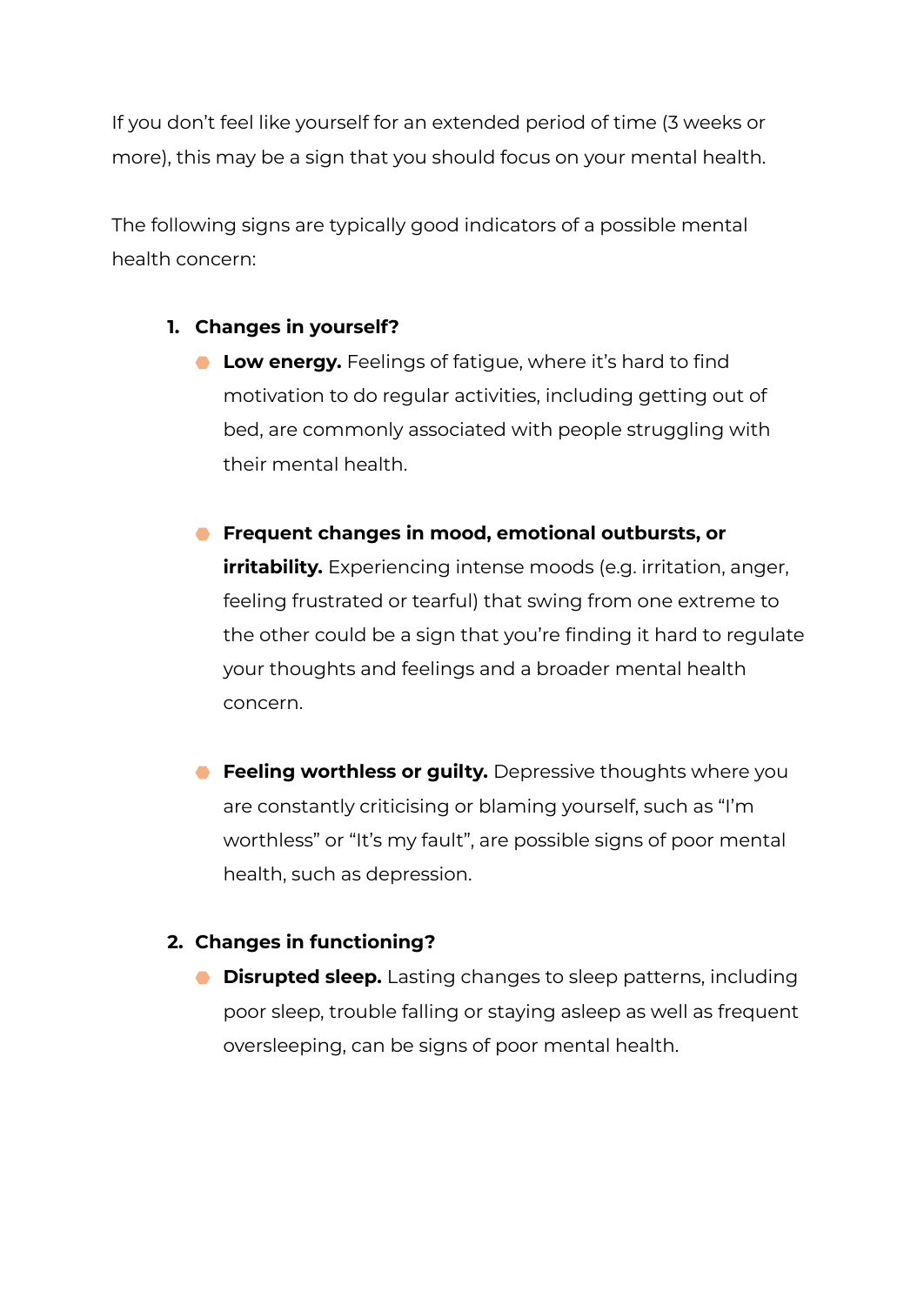- ⬣ **Changes in appetite or weight.** If you notice dramatic changes in your weight or appetite over a short period of time it could be a warning sign of a mental health concern.
- ⬣ **Worsening physical symptoms.** Mental health disorders can bring on physical side effects, which include rapid heart rates, dizziness, gastrointestinal symptoms, sweating and headaches. Usually if physical symptoms come on with no other medical cause, this could be a sign of a mental health concern.
- ⬣ **Substance abuse.** Using substances such as alcohol and drugs to cope can be a sign of a mental health issue. Overusing and becoming dependent on substances can also contribute to poor mental health.

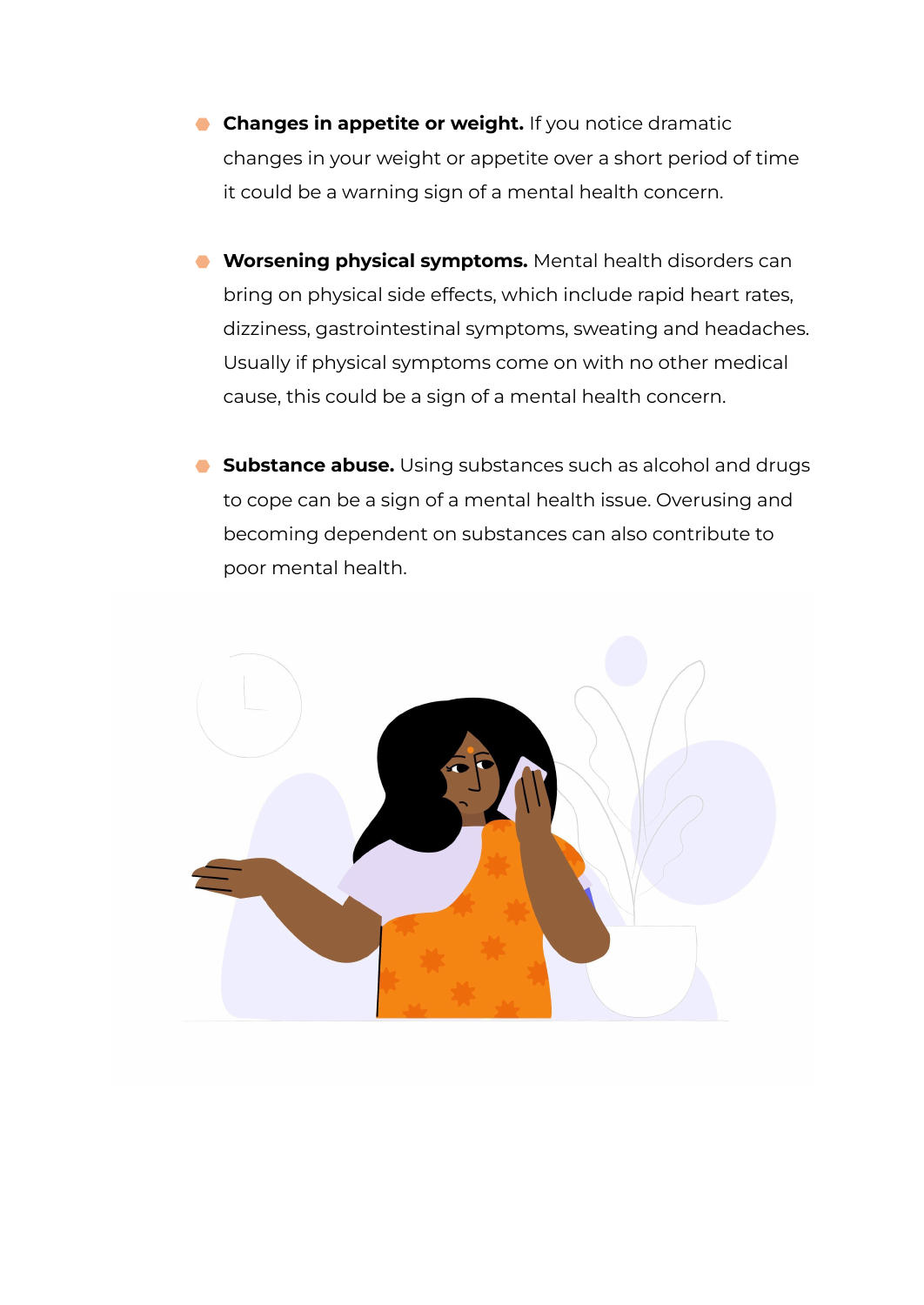- **3. Changes in relationships with others and how you relate to the world?**
	- **Interacting unusually.** If those closest to you comment on your behaviour, describing it as uncharacteristic or unusual over an extended period of time and you don't feel a noticeable change, this can be a sign of a mental health concern.
	- ⬣ **Feeling withdrawn.** Withdrawing from regular activities that you enjoy and isolating yourself from others can indicate a mental health issue.
	- ⬣ **Loss of joy.** It's normal to have bad days and experience disappointment and sadness in life especially after traumatic events such as being forced to leave your home. However, if these negative feelings dominate your day-to-day life, especially when you do activities that you love, this could be a sign that your mental health is suffering and out of balance.
	- **Taking unnecessary risks.** You may notice yourself deliberately taking more risks e.g. crossing a road when it's unsafe to do so. This type of behaviour may mean you want to hurt or kill yourself and a good indicator that you need to get urgent help.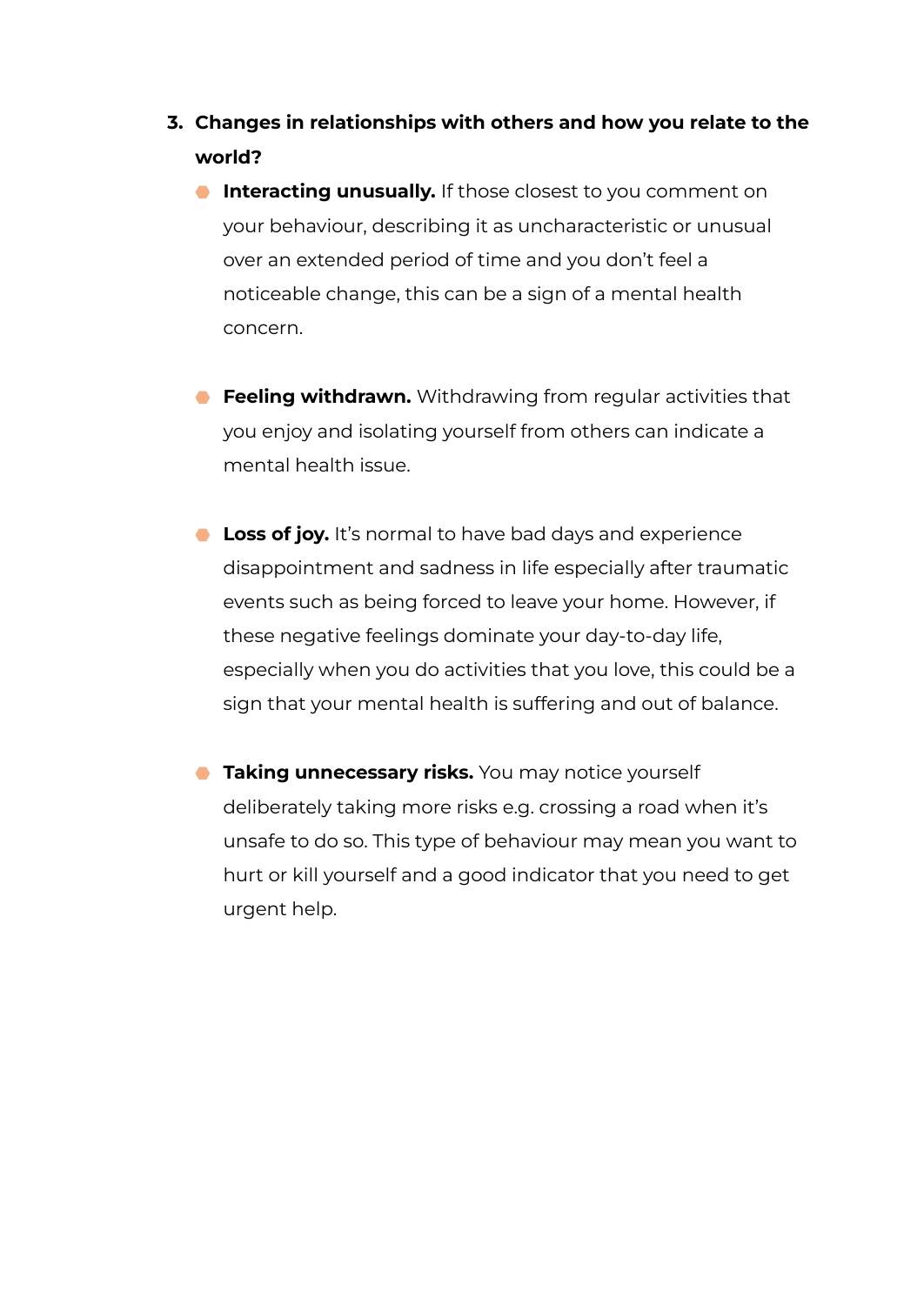# **What can I do to improve and take care of my mental health?**

There is plenty of evidence that you can start to feel a little better if you make small changes to your daily activities. Activities help to distract us from other worries, bad memories, and negative thoughts, as well as increase energy levels with activities like exercise, increasing the release of "feel good" chemicals in our brain.



Some of the best steps to improve and take care of your mental health well-being are:

⬣ **Connect and speak with other people.** If you're worried about your mental health, talk to someone you trust and consider expanding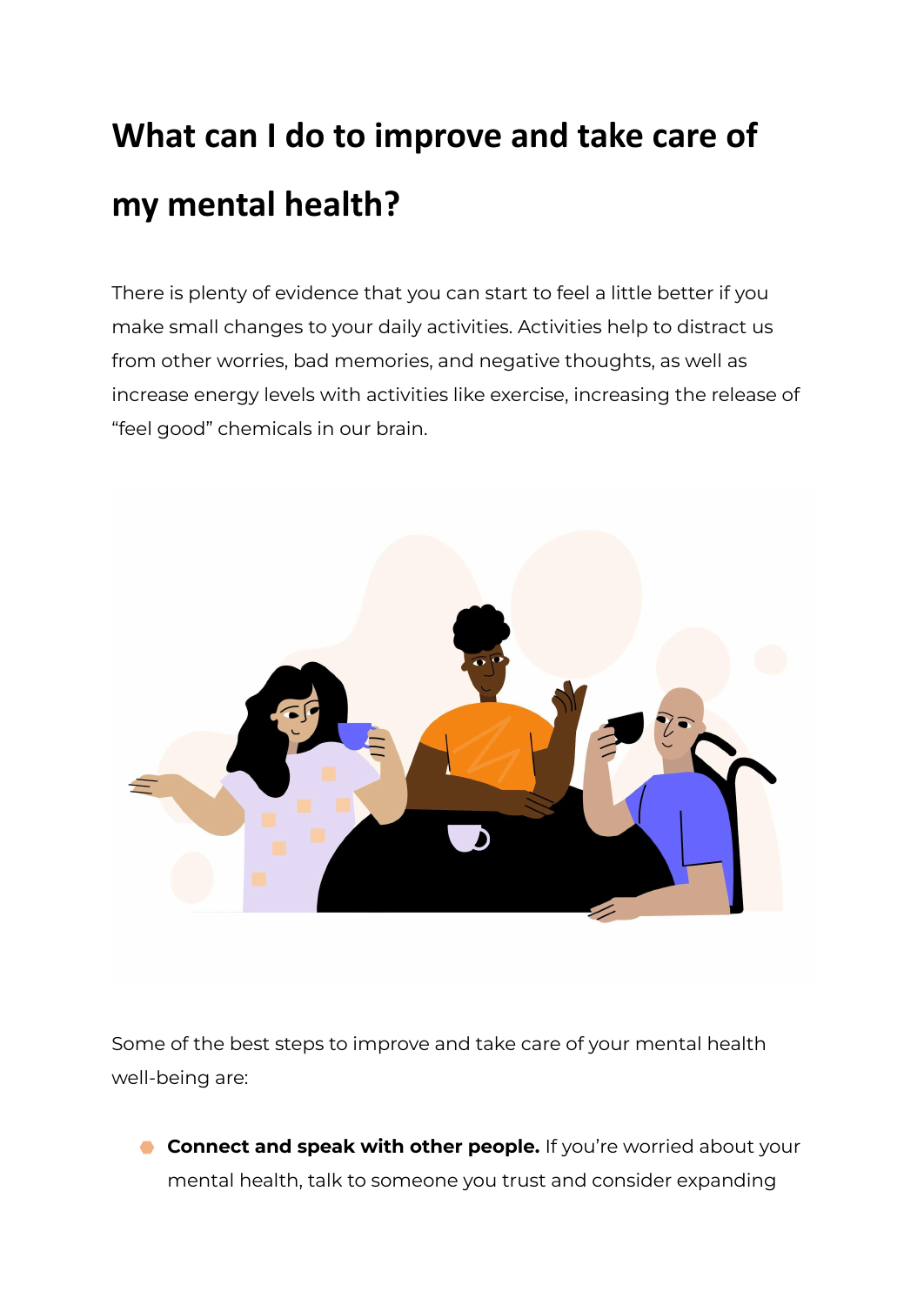your social circle. Positive, trusted relationships are important for mental wellbeing and can help provide emotional support, build a sense of belonging and self-worth. If you're unsure of who to approach, talk to your GP or one of the mental health [charities](https://www.vulnerabilityregistrationservice.co.uk/mental-health-care-companies/), they will be able to listen and direct you to services that can help.

⬣ **Be physically active.** Being active is not only a great way to improve and maintain your physical health and fitness but also has lots of benefits for your mental health which include, raising your



self-esteem, helping you set and achieve goals and increasing the chemicals in your brain to positively change your mood. T[here](https://www.nhs.uk/live-well/exercise/free-fitness-ideas/) are free resources for getting active here

- **Prioritise sleep.** Aim for 7-8 hours of sleep per night, with no screen time 30 minutes before going to bed. If you've had poor sleep for some time, be aware that it may take a little while to shift. It's important to be patient and not expect immediate results.
- ⬣ **Eat balanced meals and hydrate often.** Eating balanced meals that consist of nutritious whole foods and regularly drinking water are healthy habits which support positive mental health. If you're struggling to access food, please reach out to your local [foodbank](https://www.trusselltrust.org) for support and for recipe ideas of balanced meals on a budget it can be found on the internet, for example, cooking on a [bootstrap](https://cookingonabootstrap.com/).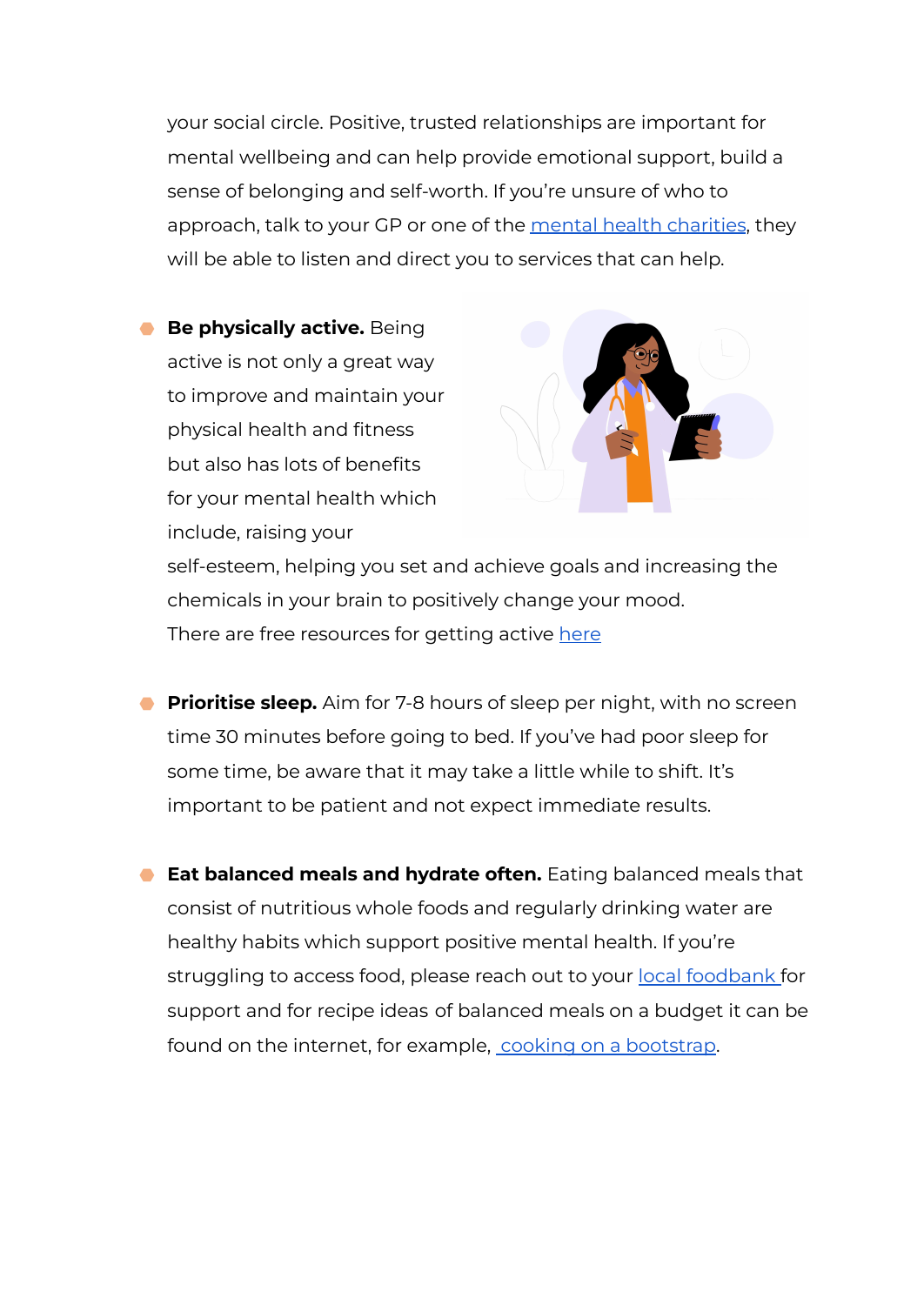⬣ **Pay attention to the present moment.** Focus on your surroundings using your senses (smell, vision, hearing, touch, and taste), to connect to the present moment and break negative associations with thoughts, flashbacks, or nightmares. for more information on reconnecting with our bodies and the sensations they experience, click [here](https://www.nhs.uk/mental-health/self-help/tips-and-support/mindfulness/).



⬣ **Use your values to reconnect with activities you enjoy**. Identify and engage in activities that align with your core values. Reflect on activities that make you feel positive and help motivate you to stay active. There are lots of resources which

provide [mindfulness](https://www.mind.org.uk/information-support/drugs-and-treatments/mindfulness/mindfulness-exercises-tips/) exercises to support with this as well as [guided](https://www.uclahealth.org/marc/mindful-meditations.) [audios](https://www.uclahealth.org/marc/mindful-meditations.) and videos

⬣ **Learn new skills and/or give to others.** Learning new skills and volunteering have powerful benefits for our mental health and can support with boosting self-confidence, building a sense of purpose, and connecting with others. When learning new skills, it's important to set small, manageable goals to build a sense of achievement.

Don't attempt too much too soon to avoid it becoming overwhelming. Some examples include learning English, attending computer classes at a local library, or volunteering at a local park or charity shop.



#### ⬣ **Avoid excessive use of drugs and alcohol**

Taking care of our mental health requires us to train our brain to develop healthy habits (outlined above) over time. It is important to